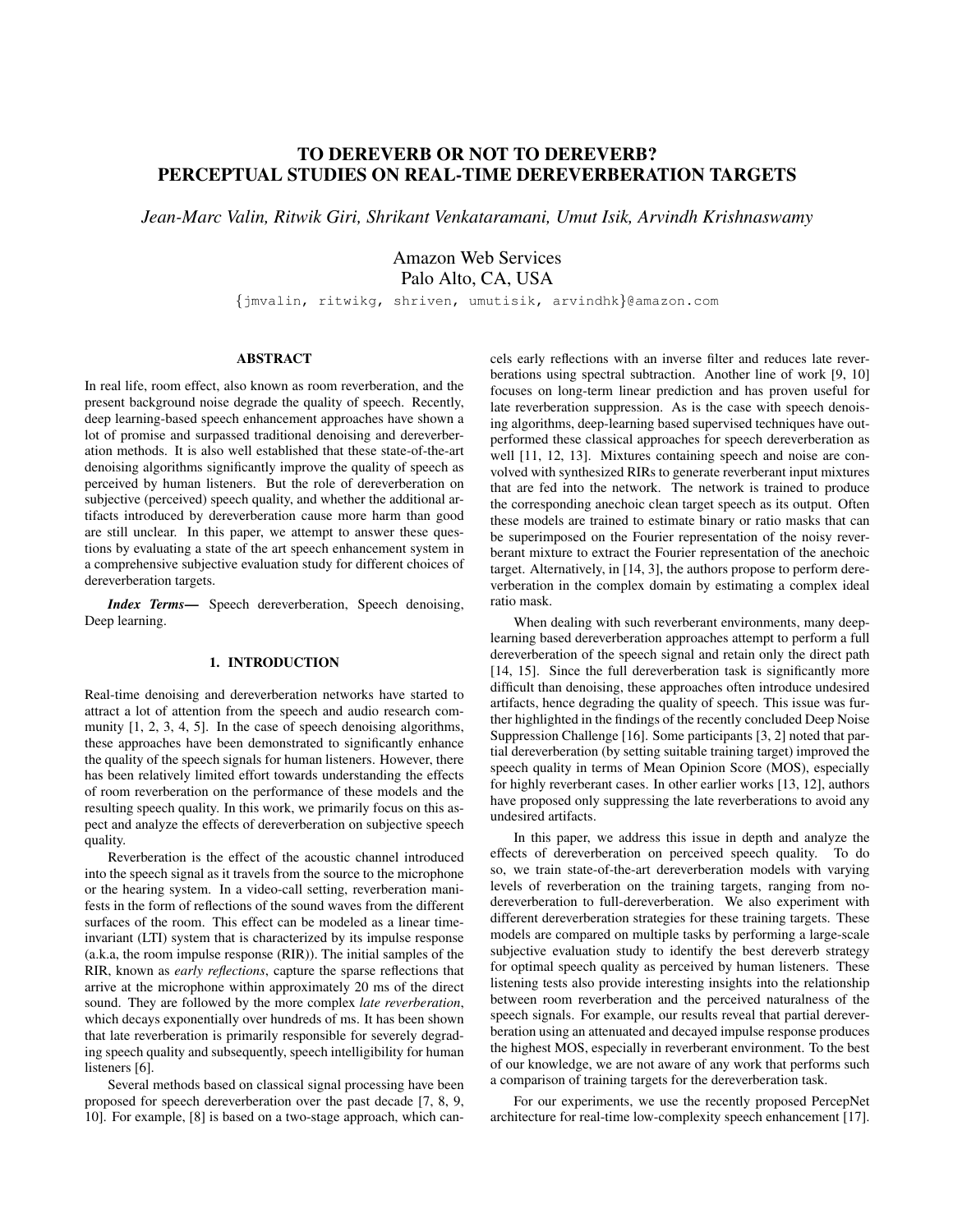

Fig. 1. Overview of the PercepNet algorithm.

PercepNet is a perceptually motivated model that uses the spectral envelopes and the periodicity of the speech signals to perform stateof-the-art speech enhancement. It also exploits the power of a neural network by estimating the optimal gain function of a smoothed energy contour using a recurrent neural network (RNN).

The rest of the article is organized as follows: In Section 2, we briefly describe PercepNet and its components. In Section 3 we describe the different training targets used in our study. Section 4 presents the subjective evaluation results for different training targets, and finally, Section 5 concludes the paper and talks about some future research directions.

## 2. SYSTEM OVERVIEW

Let  $x(n)$  be a clean speech speech signal and  $y(n)$  denote the corresponding noisy signal captured by a hands-free microphone in a noisy reverberant room. The noisy signal  $y(n)$  can be expressed as

$$
y(n) = x(n) \star h(n) + \eta(n) . \tag{1}
$$

Here,  $\eta(n)$  denotes the additive background noise present in the room,  $h(n)$  represents the impulse response from the talker to the microphone, and  $\star$  denotes the convolution operator. The goal of the speech enhancement model is to estimate a function that will take some representation of the noisy signal  $y(n)$  as its input and estimate the cleaned up version of the signal, i.e. denoised and dereverberated signal  $\hat{x} = f(y)$  as its output.

In this work, we use the recently introduced real-time speech enhancement approach named PercepNet [17] as our speech enhancement model. We briefly describe the details of PercepNet in the following section.

## 2.1. PercepNet: Background

The PercepNet algorithm operates on 10-ms frames with 30 ms of look-ahead and enhances 48 kHz speech in real-time. Despite operating on a much lower complexity than the maximum allowed by the recently concluded first DNS challenge [16], PercepNet ranked second in the real-time track. Fig. 1 presents an overview of the PercepNet algorithm. The two key elements of the algorithm are: (i) an RNN model to estimate band ratio masks, and (ii) a perceptually motivated pitch-filter.

Instead of operating on DFT bins (like most of the speech enhancement methods), PercepNet operates on only 32 triangular spectral bands, spaced according to the equivalent rectangular bandwidth (ERB) scale. PercepNet uses an RNN to estimate a ratio mask in

each of these bands. This ratio mask can also be interpreted as the corresponding gain that needs to be applied to the noisy signal to match the spectral envelope of the clean target:

$$
g_b(l) = \frac{X_b(l)}{Y_b(l)}\,,
$$
 (2)

where,  $g_b(l)$  denotes the optimal gain in band b for frame l.  $X_b(l)$ denotes the the  $L_2$  norm of the complex-valued spectrum of clean signal x for band b in frame l, and  $Y_b(l)$  denotes the the  $L_2$  norm of the complex-valued spectrum of the noisy signal  $y$  for band  $b$  in frame l.

To reconstruct the harmonic properties of the clean speech from the spectral envelopes, PercepNet also employs a comb filter controled by the pitch frequency. The use of such a time-domain comb filter allows us to achieve much finer frequency resolution than would otherwise be possible with the STFT (50 Hz using 20-ms frames). The comb filter's effect is independently controled in each band using *pitch filtering strength* parameters. Details of the comb filter can be found in [17].

## 3. TRAINING TARGETS

One important question when attempting to dereverberate speech is what we would like the dereverberated speech to sound like. Let  $h_0(t)$  be the impulse response used to generate the input reverberant speech  $y(n)$  during training and  $h_1(t)$  be the impulse response used to generate the target speech  $x(n)$ . Setting  $h_1(t) = h_0(t)$  would lead to no dereverberation. On the opposite end, setting  $h_1(t)$  =  $\delta(t)$ , where  $\delta(t)$  is the Dirac function, would lead to complete dereverberation. This is not an ideal scenario for the following reasons:

- Anechoic speech sounds highly unnatural;
- Early reflections are much harder to remove, but have a lesser impact on quality than late reverberation;
- The difficulty of solving the problem leads to excessive artifacts in the enhanced speech.

One possibility as proposed in [13] is to keep the early reflections and discard all late reverberation. In this work, we consider ways of modifying the impulse response  $h_0(t)$  to make the task as easy as possible for the DNN, while also reducing the perceptual impact of reverberation. Our goal is to shape  $h_0(t)$  in the minimal way that leads to a target  $h_1(t)$  that has low perceived reverberation.

Considering  $T_0 = 20$  ms as the boundary between early reflections and late reverberation, we first consider the decay function

$$
D(t) = \begin{cases} 1, & t < T_0 \\ 10^{-3(t-T_0)/R_D}, & t > T_0 \end{cases}
$$
 (3)

where  $R_D$  is the time it takes the function to decay by 60 dB.

Let  $R_0$  be the reverberation time ( $RT_{60 \text{ dB}}$ ) of the room modeled by  $h_0(t)$ . Using the target  $h_1(t) = D(t) h_0(t)$  is then equivalent to shrinking the room such that the reverbation time  $R_1$  of the target room satisfies

$$
R_1^{-1} = R_0^{-1} + R_D^{-1} . \tag{4}
$$

For a highly-reverberant room, the target reverberation time will thus never exceed  $R_D$ . For small rooms,  $D(t)$  will also have a smaller impact than for large rooms, which is a desired property.

In addition to shrinking the target room with the exponential decay function  $D(t)$ , we can *move* the target microphone closer to the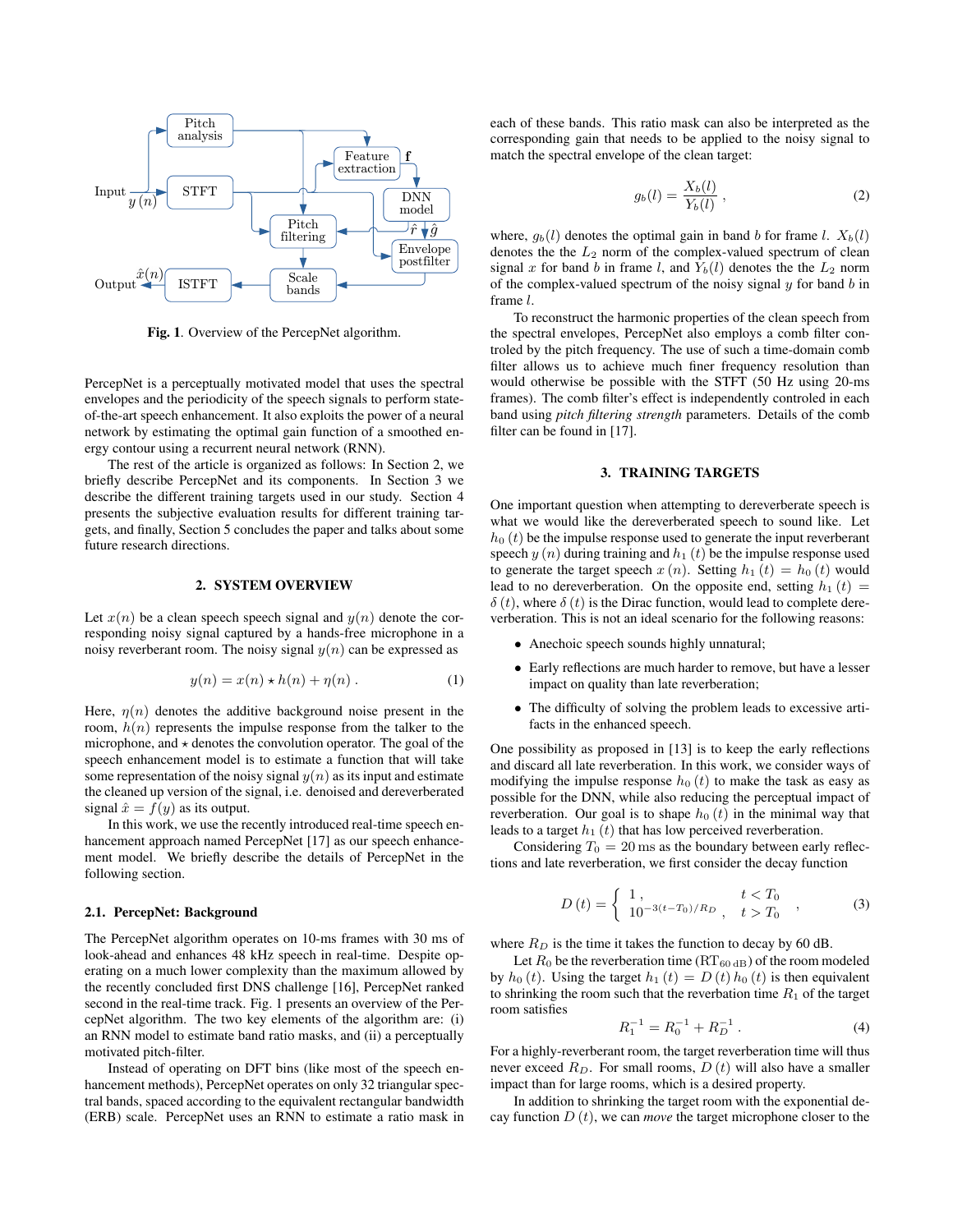

Fig. 2. RIR shaping functions.

speaker by attenuating the late reverberation part of  $h_0(t)$  by a factor  $\alpha$ . This can be done smoothly between time  $T_0$  and  $T_1 = 30$  ms using the attenuation function

$$
A(t) = \begin{cases} 1, & t < T_0 \\ \frac{1+\alpha}{2} + \frac{1-\alpha}{2} \cdot \cos \frac{\pi(t-T_0)}{T_1-T_0}, & T_0 < t < T_1 \\ \alpha, & t > T_1 \end{cases}
$$
 (5)

Under the free-field assumption, the sound intensity of the direct path decays as  $1/d^2$ , so multiplying  $h_0(t)$  by  $A(t)$  is equivalent to having the target distance  $d_1 = \alpha \cdot d_0$ . In practice, considering the early reflections, the intensity tends to decay more slowly, so the effect on the target distance is greater.

The effect of the shaping functions described above is shown in Fig. 2. We introduce and study four different training targets for dereverberation. The choice of the training target determines the ground truth gains  $g_b(l)$ , shown in Equation (2), which are used to train the DNN model.

## 3.1. Full Dereverberation

In a first experiment, we aim to remove all late reverberation, and only keep the direct path and early reflections in the estimated output. This is done by using

$$
h_1(t) = A(t)h_0(t) , \t\t(6)
$$

with  $\alpha = 0$ . We have two conditions for this experiment:  $T_0 =$ 20 ms,  $T_1 = 10$  ms, as well as  $T_0 = 10$  ms,  $T_1 = 5$  ms.

## 3.2. Decayed Dereverberation

For the full dereverberation model, the lack of any reverberation can make the enhanced signal sound overly dry and unnatural. To address this issue, we use the decay

$$
h_1(t) = D(t)h_0(t) \t\t(7)
$$

with  $R_D = 200$  ms. This shrinks the target room to a maximum of 200 ms reverberation time.



Fig. 3. RIR for clean speech label for three different training targets.

#### 3.3. Attenuated and Decayed Dereverberation

While the partial dereverberation approach addresses the excessive dryness of the target, it may leave too-much reverberation in the output. Hence, in this case, we use the late reflection attenuation to bring the target microphone closer to the speaker using

$$
h_1(t) = A(t)D(t)h_0(t) , \t\t(8)
$$

with  $\alpha = 0.4$  (-8 dB) and  $R_D = 200$  ms. For a speaker standing 2 m from the microphone, the target reverberation will sound as if the microphone were at most 0.8 m away (likely less in practice).

## 3.4. No Dereverberation

The "no dereverberation" case corresponds to  $h_1(t) = h_0(t)$ , so the target is a clean reverberant signal without any background noise.

In Fig. 3, we present the late reflections component of the target label's RIR for three different training targets. Note that we did not include the early reflections component, i.e., the first 20 ms of RIR since that is unchanged for all 4 cases.

## 4. EXPERIMENTS AND RESULTS

We train on approximately 120 hours of clean speech recordings comprising over 200 speakers in more than 20 different languages. We also include the emotional speech training examples provided by DNS challenge organizers and the vocal tracks from ccMixter dataset [19] to our clean speech data. For the noise examples, we use a dataset that consists 80 hours of ambient noise recordings of various types. The speech and noise examples were sampled at 48 kHz. To simulate the effect of a reverberant environment, we use both realrecorded and synthetic room impulse responses (RIRs). We generate mixtures of clean reverberant speech convolved with an RIR and noise such that the SNRs range from -5 dB to 45 dB. We also randomly introduce a few noise-free examples during training.

Even though multiple objective metrics exist to measure the quality of speech, it has been shown in [20] that these objective metrics are not very reliable, and they correlate poorly with subjective MOS. Hence, in this work, we compare different training targets using a large scale MOS study. We use the methodology of ITU-T P.808 Subjective Evaluation of Speech Quality with a crowdsourcing approach [21].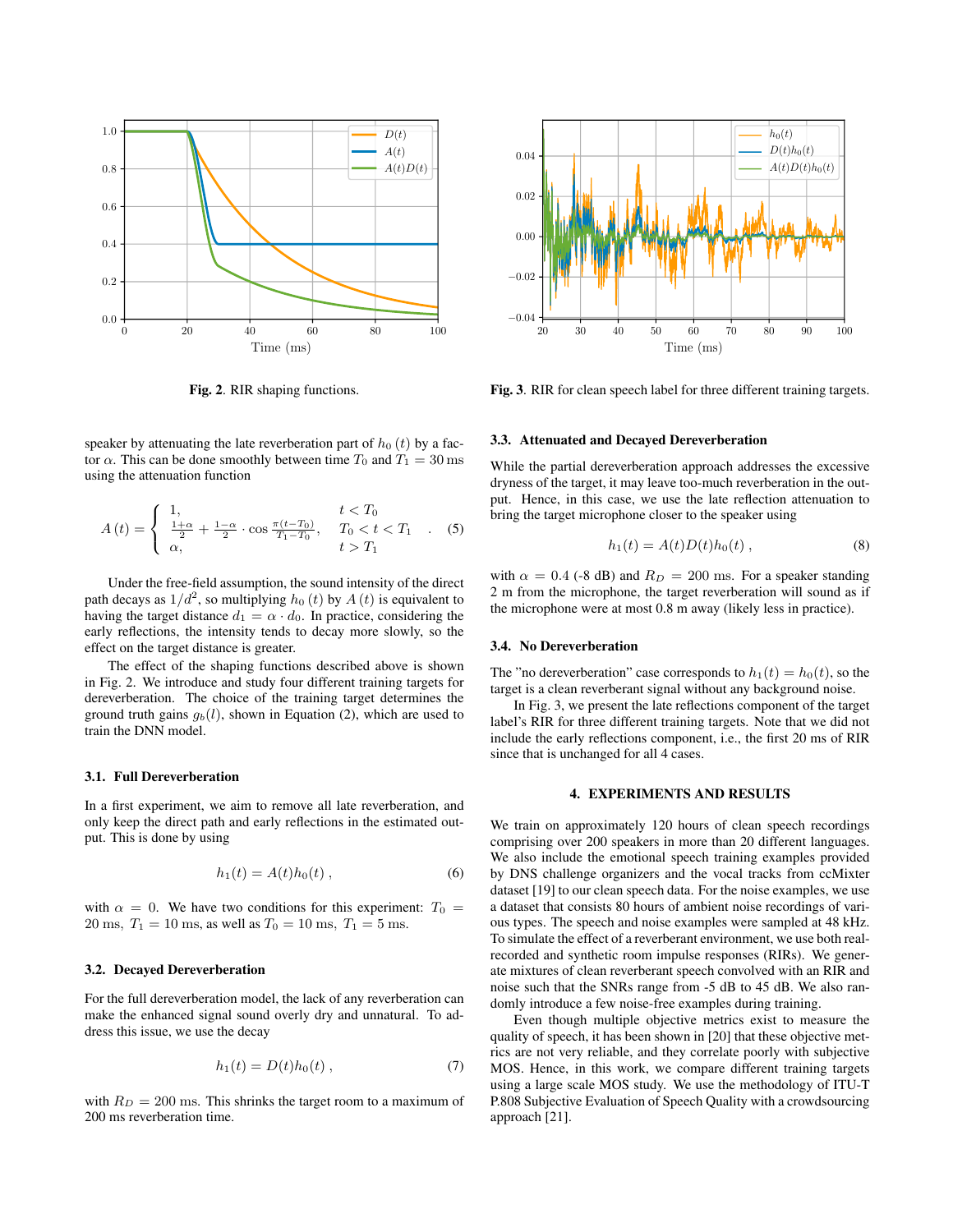Table 1. P.808 MOS results on DNS ICASSP 2021 blind test set. The 95% confidence interval is 0.03.

|                                    | Singing | Tonal | Non-english | English | Emotional | Overall |
|------------------------------------|---------|-------|-------------|---------|-----------|---------|
| <b>Noisy</b>                       | 2.96    | 3.00  | 2.96        | 2.80    | 2.67      | 2.86    |
| <b>DNS Challenge Baseline [18]</b> | 3.10    | 3.25  | 3.28        | 3.30    | 2.88      | 3.21    |
| Attenuated+decaved dereverb        | 3.16    | 3.40  | 3.42        | 3.47    | 2.90      | 3.34    |

Table 2. P.808 MOS results of different algorithms on the DNS IN-TERSPEECH 2020 Challenge synthetic development set (450 samples) and the DNS ICASSP 2021 blind test set (700 samples). The 95% confidence interval is 0.04.

| Algorithm                          | <b>MOS (P.808)</b> |
|------------------------------------|--------------------|
| Noisy input                        | 2.95               |
| <b>DNS Challenge Baseline [18]</b> | 3.21               |
| No dereverb                        | 3.31               |
| Full dereverb (20 ms)              | 3.35               |
| Full dereverb (10 ms)              | 3.33               |
| Decayed dereverb                   | 3.36               |
| Attenuated+decayed dereverb        | 3.36               |

Table 3. P.808 MOS results of different reverberation targets reverberant samples. The 95% confidence interval is 0.04.

| Algorithm                   | <b>MOS (P.808)</b> |
|-----------------------------|--------------------|
| No dereverb                 | 3.05               |
| Full dereverb (20 ms)       | 3.38               |
| Full dereverb (10 ms)       | 3.37               |
| Decayed dereverb            | 3.37               |
| Attenuated+decayed dereverb | 3.39               |

To demonstrate the effect of different dereverb training targets, we use the synthetic development eval set provided during the IN-TERSPEECH 2020 DNS Challenge [16]. Specifically, we evaluate our models on three different subsets:

- 1. Synthetic recordings of speech in background noise without room reverberation
- 2. Synthetic speech recordings in a reverberant environment without any ambient noise, and
- 3. Synthetic reverberant recordings in the presence of ambient noise.

Each of the subsets comprises 150 utterances. The MOS scores are aggregated based on ten listening tests for each model output corresponding to each of these  $150 \times 3 = 450$  synthetic inputs. We also additionally evaluate different training targets on the ICASSP 2021 DNS Challenge blind test set comprising 700 utterances. We wish to specifically emphasize that the evaluation of the models on the ICASSP 2021 DNS blind test set was performed after we submitted our processed outputs to the challenge. The model that was submitted to the challenge operates in real-time using only 4.5% of an i7-8565U core at 1.80GHz.

Table 1 shows the subjective MOS results measured by the ICASSP 2021 DNS challenge organizers over their blind test set (700 samples). Based on internal testing (without looking at the blind test set), we chose to submit the "Attenuated+decayed dereverb". The results clearly show that the proposed approach outperforms the challenge baseline in all categories.

Table 2 includes results on the previous INTERSPEECH 2020 challenge development set for the different training targets. These samples include both reverberant and non-reverberant samples. All tested targets significantly exceed the quality of both the NSnet2 baseline and the noisy speech. Although the proposed partial dereverberation target produced the highest score, the difference between the evaluated targets are not statistically significant ( $p > 0.05$ ). This is in part due to the fact that many of the samples have little reverberation.

For that reason, we conducted an additional listening test comparing the five dereverberation targets on 600 reverberant samples. These include 300 synthetic reverberant samples from the INTER-SPEECH 2020 DNS Challenge [16], as well as 300 randomlyselected reverberant samples from the multi-channel Wall Street Journal Audio-Visual (MC-WSJ-AV) database. The results of the second test in Table 3 shows that dereverberation significantly improves the quality of reverberant speech for all targets tested. The second experiment again shows the "Attenuated+decayed dereverb" target is producing the best results. Although these results are again not statistically significant, they still provide an indication that it is a promising option.

# 5. CONCLUSION

For supervised speech enhancement, the choice of an appropriate training target is critical. In this paper, we present and compare different training targets for supervised dereverberation, and perform a large scale subjective evaluation of our choices. Our results indicate that training with a decayed and attenuated dereverberation target produces the highest quality, but more experiments would be needed to confirm that.

#### 6. REFERENCES

- [1] Y. Xu, J. Du, L.-R. Dai, and C.-H. Lee, "A regression approach to speech enhancement based on deep neural networks," *IEEE/ACM Transactions on Audio, Speech, and Language Processing*, vol. 23, no. 1, pp. 7–19, 2014.
- [2] A. Defossez, G. Synnaeve, and Y. Adi, "Real time speech enhancement in the waveform domain," *arXiv preprint arXiv:2006.12847*, 2020.
- [3] U. Isik, R. Giri, N. Phansalkar, J.-M. Valin, K. Helwani, and A. Krishnaswamy, "Poconet: Better speech enhancement with frequency-positional embeddings, semi-supervised conversational data, and biased loss," *arXiv preprint arXiv:2008.04470*, 2020.
- [4] D. Wang and J. Chen, "Supervised speech separation based on deep learning: An overview," *IEEE/ACM Transactions on Audio, Speech, and Language Processing*, vol. 26, no. 10, pp. 1702–1726, 2018.